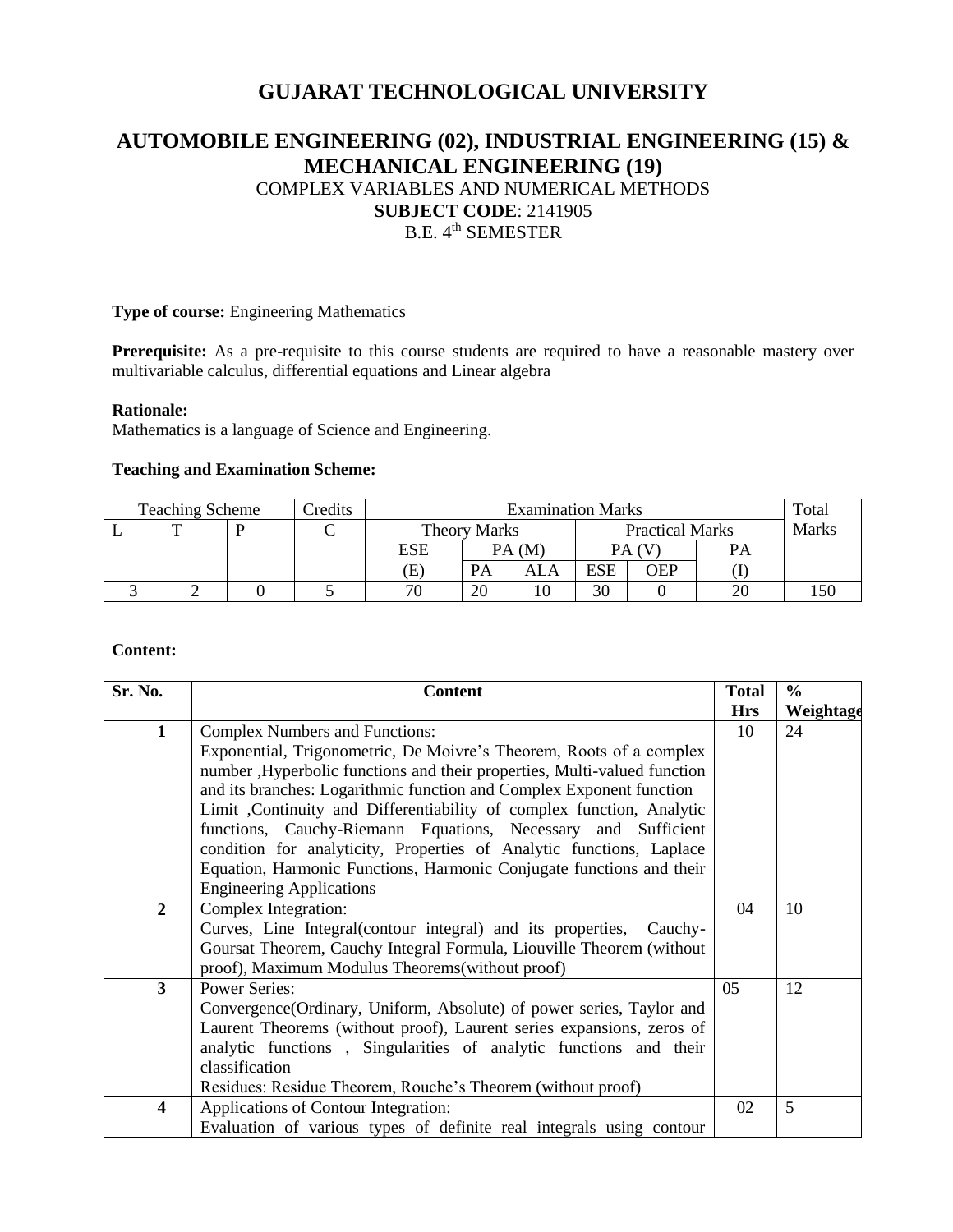|    | integration method                                                      |    |                |
|----|-------------------------------------------------------------------------|----|----------------|
| 5  | Conformal Mapping and its Applications:                                 | 03 | 7              |
|    | Conformal and Isogonal mappings, Translation, Rotation &                |    |                |
|    | Magnification, Inversion, Mobius(Bilinear),                             |    |                |
|    | Schwarz-Christoffel transformations                                     |    |                |
| 6  | Interpolation: Finite Differences, Forward, Backward and Central        | 04 | 10             |
|    | operators,                                                              |    |                |
|    | Interpolation by polynomials: Newton's forward , Backward interpolation |    |                |
|    | formulae, Newton's divided Gauss & Stirling's central difference        |    |                |
|    | formulae and Lagrange's interpolation formulae for unequal intervals    |    |                |
| 7  | Numerical Integration:                                                  | 03 | $\overline{7}$ |
|    | Newton-Cotes formula, Trapezoidal and Simpson's formulae, error         |    |                |
|    | formulae, Gaussian quadrature formulae                                  |    |                |
| 8  | Solution of a System of Linear Equations: Gauss elimination, partial    | 03 | $\overline{7}$ |
|    | pivoting, Gauss-Jacobi method and Gauss-Seidel method                   |    |                |
| 9  | Roots of Algebraic and Transcendental Equations :                       | 03 | $\overline{7}$ |
|    | Bisection, false position, Secant and Newton-Raphson                    |    |                |
|    | methods, Rate of convergence                                            |    |                |
| 10 | Eigen values by Power and Jacobi methods                                | 02 | 4              |
| 11 | Numerical solution of Ordinary Differential Equations:                  | 03 | $\overline{7}$ |
|    | Euler and Runge-Kutta methods                                           |    |                |

## **Suggested Specification table with Marks (Theory):**

| <b>Distribution of Theory Marks</b> |       |         |       |       |  |  |  |
|-------------------------------------|-------|---------|-------|-------|--|--|--|
| R Level                             | Level | A Level | Level | Level |  |  |  |
| 10%                                 | 15%   | 20%     | 20%   | 35%   |  |  |  |

## **Legends: R: Remembrance; U: Understanding; A: Application, N: Analyze and E: Evaluate and above Levels (Revised Bloom's Taxonomy)**

Note: This specification table shall be treated as a general guideline for students and teachers. The actual distribution of marks in the question paper may vary slightly from above table

## **Reference Books:**

- 1. R. V. Churchill and J. W. Brown, Complex Variables and Applications (7th Edition), McGraw-Hill (2003)
- 2. J. M. Howie, Complex Analysis, Springer-Verlag(2004)
- 3. M. J. Ablowitz and A.S. Fokas, Complex Variables-Introduction and Applications, Cambridge University Press, 1998 (Indian Edition)
- 4. E. Kreyszig, Advanced Engineering Mathematics(8th Edition), John Wiley (1999)
- 5. S. D. Conte and Carl de Boor, Elementary Numerical Analysis-An Algorithmic Approach (3rd Edition), McGraw-Hill, 1980
- 6. C.E. Froberg, Introduction to Numerical Analysis (2nd Edition), Addison-Wesley,1981
- 7. Gerald C. F. and Wheatley,P.O., Applied Numerical Analysis (Fifth Edition), Addison-Wesley, Singapore, 1998.
- 8. Chapra S.C, Canale, R P, Numerical Methods for Engineers **,** Tata McGraw Hill, 2003

## **Course Outcome:**

After learning the course the students should be able to: